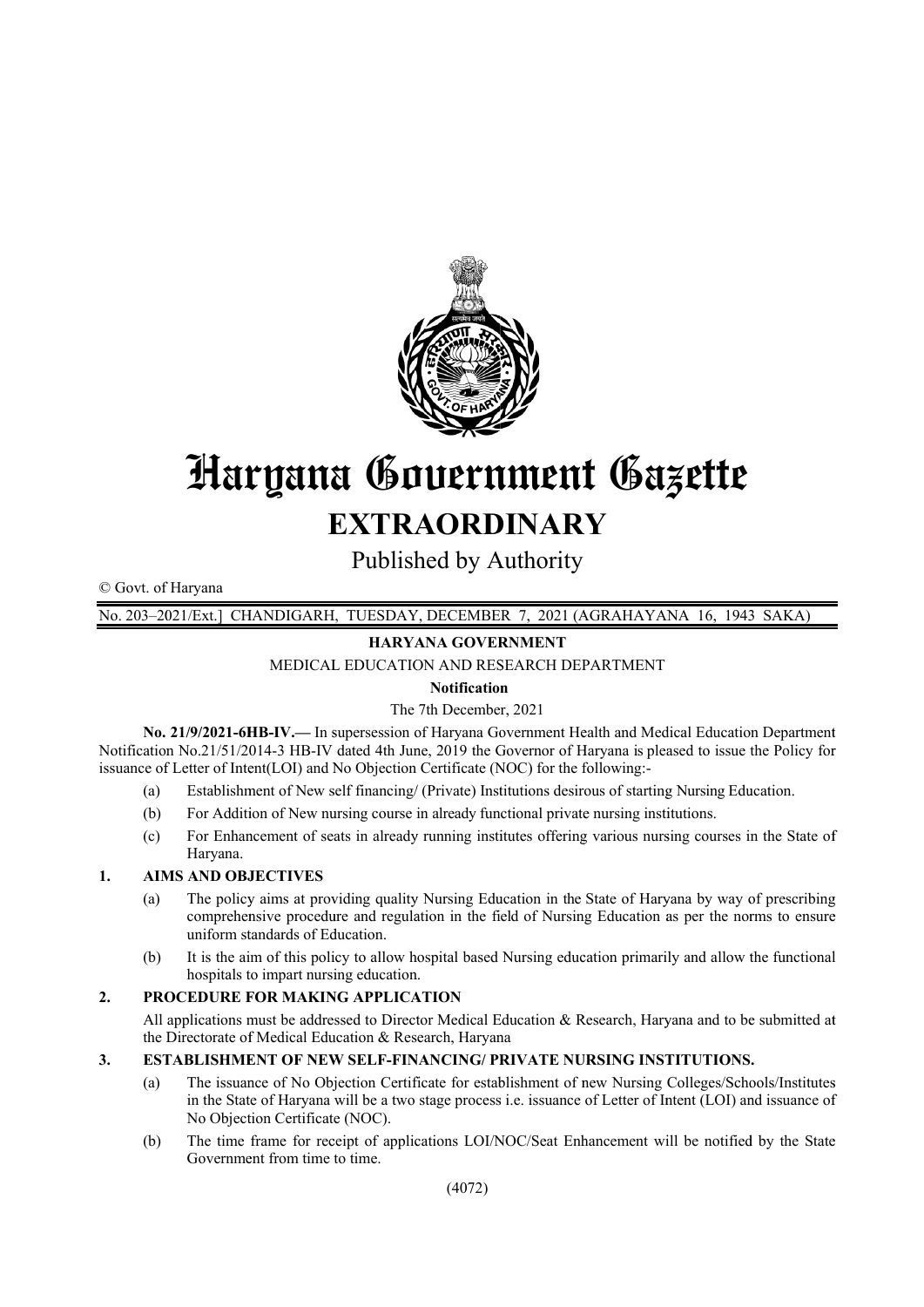#### **4. PROCEDURE FOR ISSUANCE OF LETTER OF INTENT (LOI) FOR NEW INSTITUTION.**

#### **A. ELIGIBILITY**

- (i) Any Private Self Financing Charitable Trust/ registered society/ company registered under Companies Act of 1956/2013 (hereafter referred to as applicant) will be eligible to apply.
- (ii) A new applicant can be allotted maximum two course at a time.
- (iii) One applicant shall be allowed to open one institute in the whole State i.e. one applicant one institute only.
- (iv) Non-refundable processing fee shall have to be deposited in the account of Haryana State Medical Education Society in the shape of Demand Draft drawn in favour of Member Secretary, Haryana State Medical Education Society or through deposit made in RTGS/NEFT in A/c No. 33321835884 SBI Sector-10, Panchkula along with the application. The non-refundable fee to be deposited for various courses are as given below:-

| Sr. No. | Course                              | <b>Processing Fee</b> |
|---------|-------------------------------------|-----------------------|
|         | ANM                                 | $Rs.25,000/-$         |
|         | GNM                                 | $Rs.25,000/-$         |
|         | B.Sc. Nursing                       | $Rs.50,000/-$         |
|         | Post Basic B.Sc. Nursing            | $Rs.50,000/$ -        |
|         | M.Sc. Nursing                       | $Rs.50,000/-$         |
| n       | Nurse Practitioner in Critical Care | $Rs.50,000/-$         |

**Note:** The fee amount can be changed by the Government from time to time.

#### **B. Land**

- (i) Separate land is not required, if the course is intended to be started
	- \* From the premises of National Medical Commission (NMC) permitted/recognized medical college.
	- \* From the premises of minimum of 100 beds National Accreditation Board for Hospital (NABH) accredited hospital.

 For both the options mentioned above, the constructed area/building norms for the proposed course shall have to be met exclusively for running the courses.

(ii) In all other cases, the applicant must provide the land details on which the institution will be established for providing running education. The land must be in the possession of the applicant either through ownership or long term lease of minimum of 33 years. The following land norms will be required:-

| Course                   | <b>Land Requirement</b>  | <b>Land Requirement (within</b> |
|--------------------------|--------------------------|---------------------------------|
|                          | (Outside Municipal Area) | <b>Municipal Area)</b>          |
| Upto two Nursing Courses | l acre                   | 2 Kanal                         |
| More than two Nursing    | $1.5$ acre               | 4 Kanal                         |
| Courses                  |                          |                                 |

- (iii) The land should be free from all encumbrances.
- (iv) Sale deed/lease deed/gift deed etc. duly verified by Revenue Department should be furnished with the application.
- (v) Map/Aks Sizra of the land duly verified by Revenue Department should be furnished with the application.
- (vi) The proposed institution shall operate only from the land described in the Application form. The land and the constructed building shall not be two separate entities.
- (vii) For the land within the controlled area as defined /notified by Town & Country Planning Department, CLU must be obtained.
- (viii) For the land in the Municipal limits details of property tax, ownership details, etc. be furnished along with the application.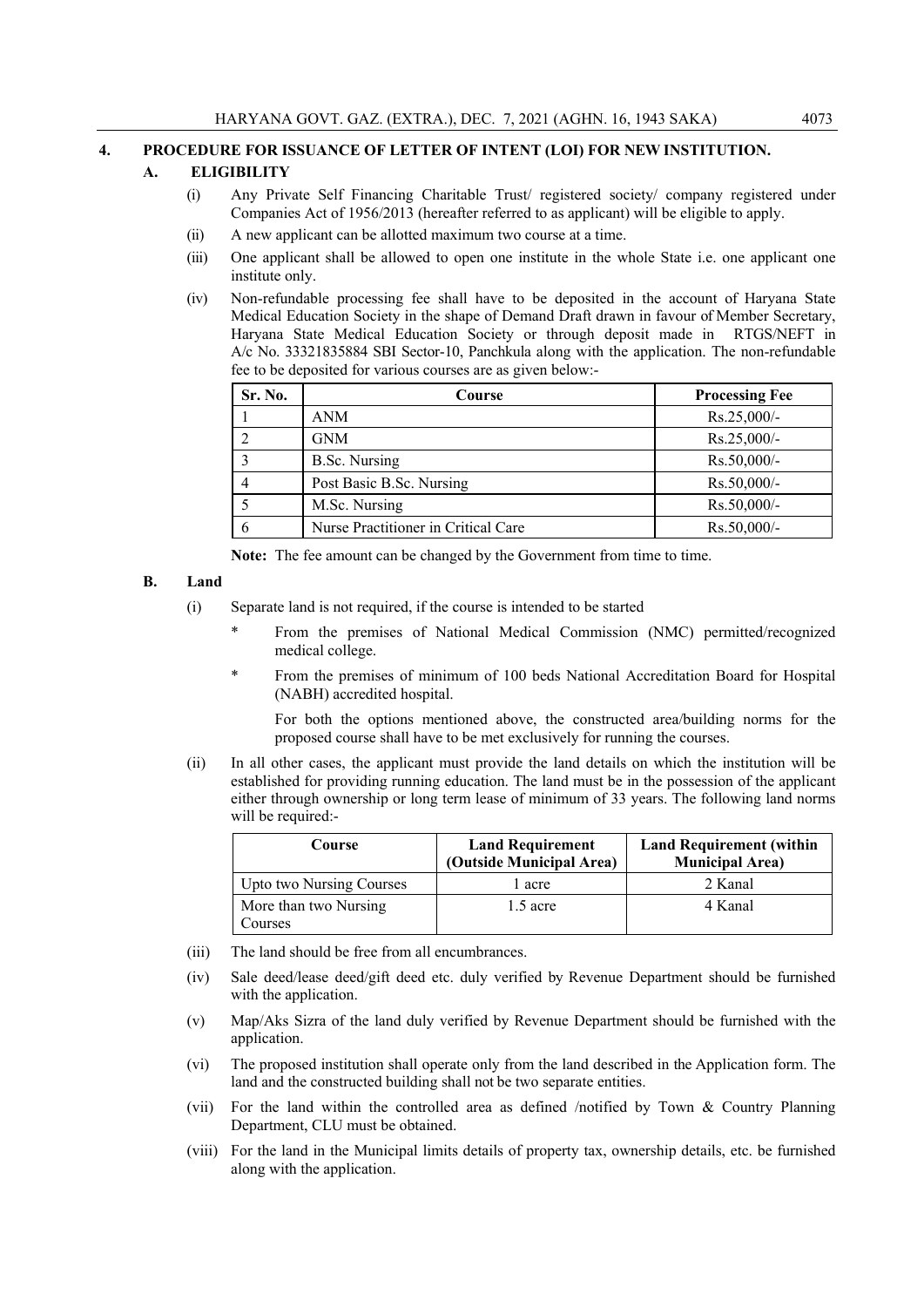#### **C. Financial status of the applicant:-**

- (i) Sources of financing of capital and revenue expenditure must be mentioned along with the application.
- (ii) Resource projection and its utilization schedule should be submitted along with the application.
- (iii) Applicant must declare other sources of income apart from the fees of students also.

## **D. Building Plan:-**

- (i) Master plan of the site indicating the land use pattern for the proposed institution duly certified by a registered Architect should be submitted along with the application.
- (ii) A certificate duly authenticated by Architect competent to issued such certificate must be submitted certifying that plan is as per zonal regulation & Haryana Building code, along with the application.

#### **E. Hospital requirement**

- (i) Proof of affiliation with NABH accredited minimum 100 beds hospital for clinical training of the students shall be furnished No NABH hospital less than 100 beds will be considered as affiliating hospital.
- (ii) The affiliated NABH accredited hospital must be located within 10 KM (shortest distance by road) from the institute.
- (iii) One NABH accredited hospital can affiliate number of educational institutions in the ratio of maximum 02 students per bed inclusive of all nursing courses affiliated to it.
- (iv) All existing nursing institutes, who have been given the NOC by the State Government shall have to apply for renewal of NOC as per the provisions of this policy of 2021 within a period of six (06) months from the date this policy is published. They will also be required to fulfill all the conditions for the said renewal.
- (v) Hospital found issuing affiliation certificates in excess of the ratio of beds: students as mentioned in 5 E(iii) above will be proceeded with the penal action, including black listing the said hospital. All the courses affiliated to such hospital shall be debarred from operating unless they seek fresh affiliation in terms of this policy.
- (vi) Hospitals affiliating institutions offering courses in terms of this policy shall install/have Biometric enabled attendance facility for the students assigned to it. The hospital shall furnish monthly return of the attendance record (Biometrically obtained) to Director, Medical Education & Research or any authority appointed by him for this purpose. If found deficient on his account, permissible penal action, including blacklisting of the Hospital, shall be taken against the Hospital.
- (vii) Affiliation certificate must be issued by the President/Chairman of the Governing Body (society/company/trust) of the hospital.

## **5. ISSUE OF LETTER OF INTENT (LOI)**

- (i) After evaluation of documents, Letter of Intent (LOI) may be issued with approval of the State Government, which shall be valid for three years from the date of issuance during which the applicant shall have to apply for No Objection Certificate (NOC) after fulfilling the norms and other conditions prescribed from time to time. Extension for another one year can be granted, if requested by applicant along with justification. No further extension will be granted, if applicant fails to apply within stipulated time period and the LOI shall stand cancelled/withdrawn automatically.
- (ii) In cases where Letter of Intent is denied for non-fulfillment of norms/minimum standards, the applicant shall be informed accordingly.
- (iii) Mere issuance of LOI doesn't confer the right of applicant for the grant of NOC.

## **6. ESSENTIAL REQUIREMENTS FOR No Objection Certificate (NOC) FOR NEW INSTITUTION.**

- (i) Applicant must possess valid LOI issued by State Govt. and must have applied within stipulated time frame (i.e. within the validity of LOI).
- (ii) The applicant institution must satisfy the norms, as specified by Indian Nursing Council/Haryana Nurses &Nurse Midwives Council (INC/HN&NMC) regarding the minimum constructed area of building size for various nursing courses as amended from time to time.
- (iii) A copy of approved Site plan/Layout plan/ Zonal plan & Building plan along with Survey No. and Location of area approved by the concerned Municipal Body/ Panchayat/Corporation/ any other competent authority be furnished.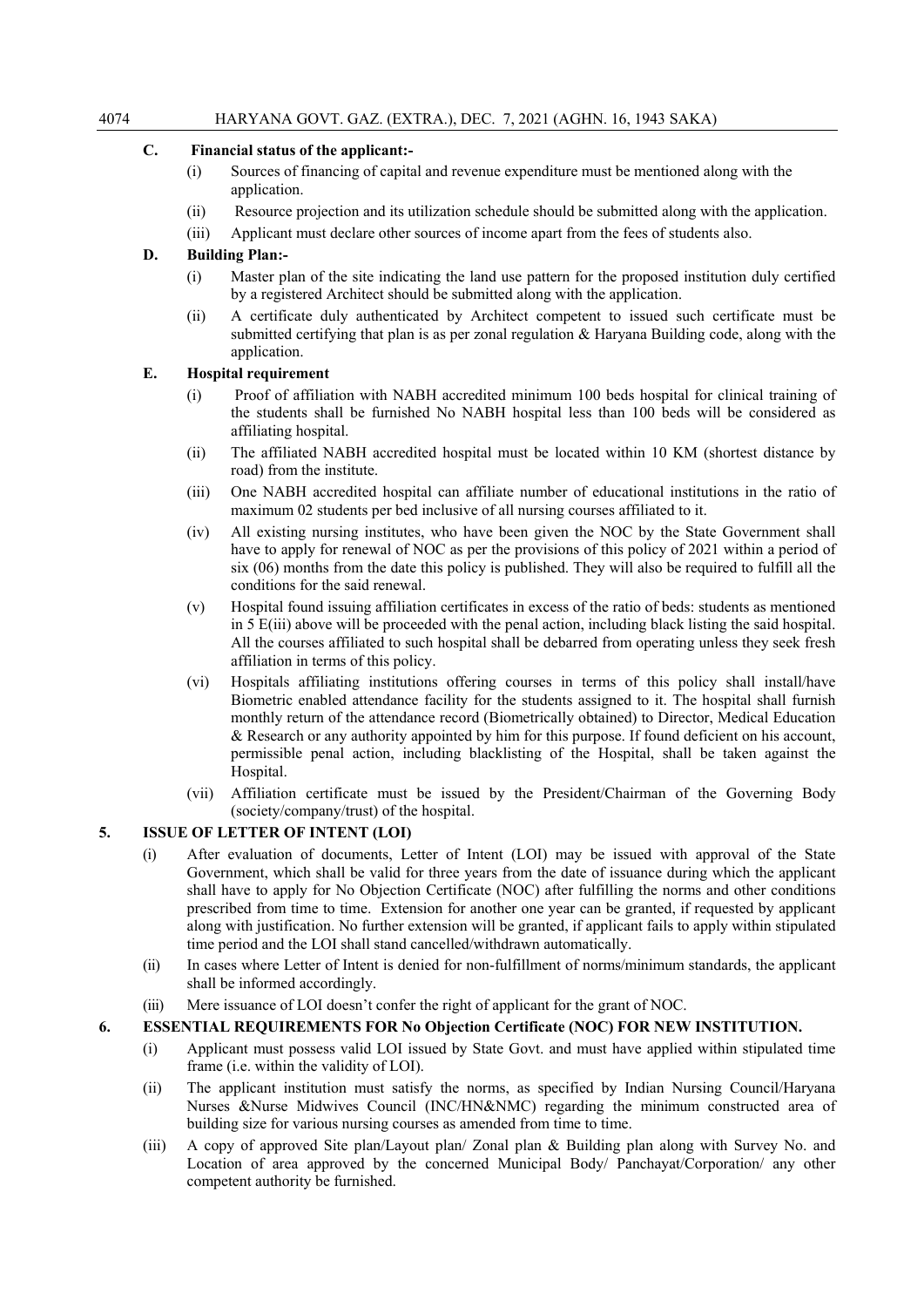- (iv) College Building should be in the name of trust/society with absolute possession. However, hostel accommodations can be considered on rental /hired building located within 10 km radius of premises of institution/NABH accredited hospital. The hostel facility must conform to the minimum norms of INC/HN&NMC.
- (v) Building Completion Certificate should also be furnished.
- (vi) The building must conform to the bye-laws of the concerned competent Local Body/Municipal Body/HSVP/any other competent authority laying down the norms.
- (vii) Building should be disabled friendly and barrier free along with provisions of safety measure against fire.
- (viii) Library shall be well equipped with books, equipments, furniture etc. as per INC/HN&NMC norms.
- (ix) Availability of well equipped Laboratory facilities i.e. Nursing Lab for Nursing fundamental-I, MCH-I, Nutrition Lab, Community Health Nursing and O & G Lab- I, Microbiology, Physiology and Biochemistry and Anatomy lab etc. as per INC norms.
- (x) Teaching Staff shall be appointed as per educational qualifications and experience prescribed by the Indian Nursing Council/HN&NMC.
- (xi) Separate hostel for boys and girls as per INC Norms.
- (xii) Transport Facility- Vehicle with minimum 60 seats should be available for students.
- (xiii) Clinical Facility as per INC Norms for each course/courses. Proof of NABH accredited Hospital affiliation, as per INC Norms. (The competent authority from Hospital must give an undertaking.
- (xiv) The applicant to whom LOI has been issued shall be required to submit application to the Director Medical Education & Research, conveying its readiness for inspection for issuance of NOC well within the validity of the Letter of Intent (LOI). Based on the Inspection Report, application will be considered for issuance of No Objection Certificate (NOC) by the Government.
- (xv) NOC issued to an applicant will be considered as lapsed/expired if no admission have been made by the applicant for 3 years from the date of issuance of NOC.

#### **7. ISSUANCE OF NOC FOR ADDITION OF NEW COURSES**

- (i) Essential requirements for No Objection Certificate (NOC) for addition of new courses are same as that of essential requirements for No Objection Certificate for new institutions and as included by HN&NMC/INC/University for that course.
- (ii) An applicant is eligible to apply for additional courses only after the first batch in immediately previously allotted courses has already passed out.
- (iii) Applicant will have to fulfill the norms, if any, required to be fulfilled for additional courses, in addition as well.

#### **8. ENHANCEMENT OF SEATS**

- (i) Institute may seek enhancement of seats in any stream of course only after the first batch of the said course has passed out of the institute.
- (ii) Applications for enhancement of seats in already running institutes offering various nursing courses in the State of Haryana will be received as per the time frame notified from time to time by the State Government.
- (iii) The applicant will submit the application for enhancement of seats along with non- refundable processing fee as mentioned in Clause 5A(i). The fee shall have to be deposited in the account of Haryana State Medical Education Society in the shape of **Demand Draft/ RTGS/NEFT in A/c No. 33321835884 SBI Sector-10, Panchkula** in favour of Member Secretary, Haryana State Medical Education Society.
- (iv) Separate accreditation of hospital in terms of this policy for the number of enhancement of seats will have to be obtained (based on the student: bed ratio (2:1) i.e. total number of students can be twice as much of the total bed strength of NABH accredited hospital. This will be inclusive of all courses of nursing education i.e. diploma, degree, PG, etc., taken in total for the hospital.

#### **9. CONVERSION OF SEATS**

Conversion of seats as per Government of India guidelines for diploma to degree course or otherwise will be allowed provided (the students : bed ratio) is met as per this policy for the accrediting hospital.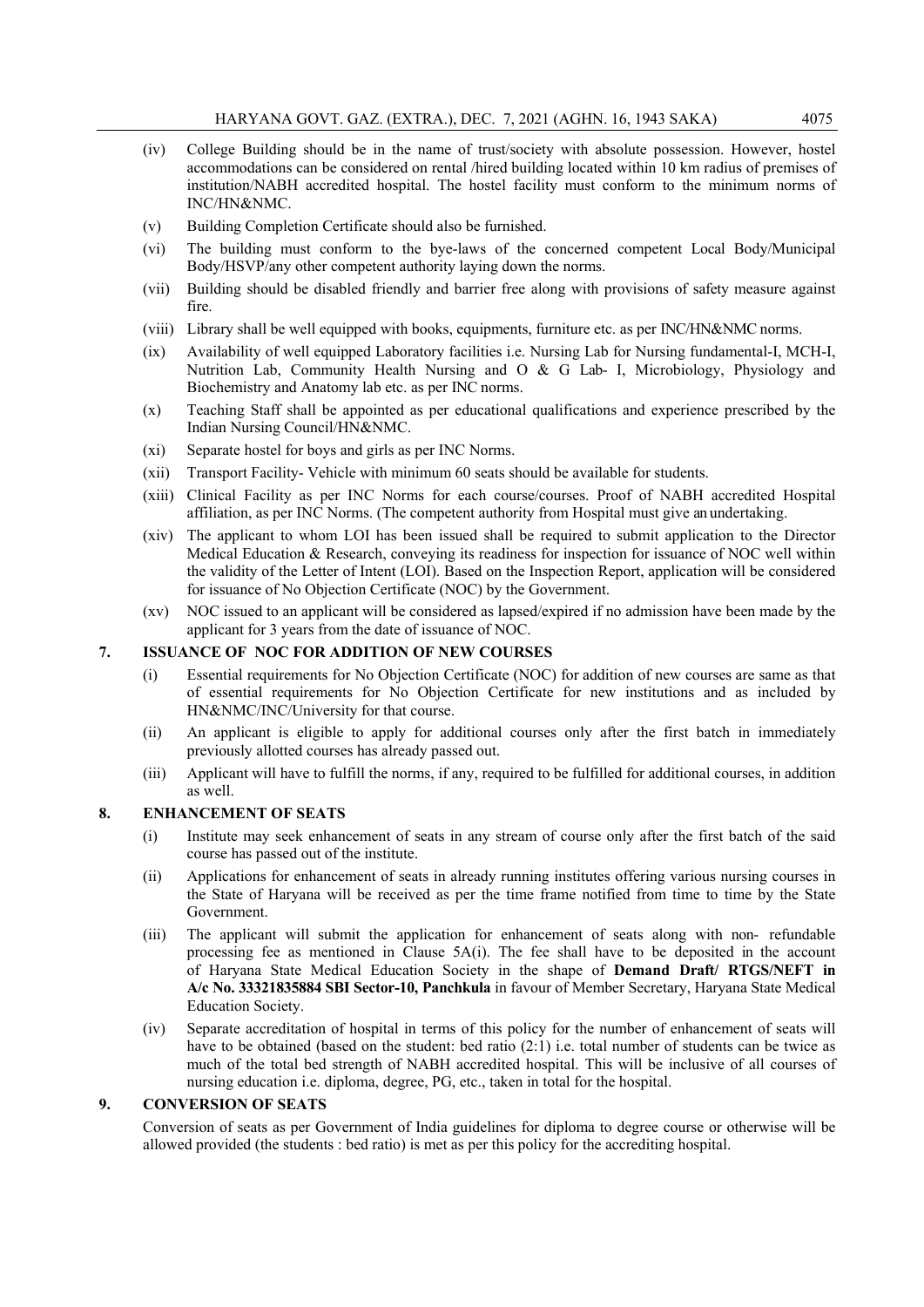#### **10. INSPECTION:**

- a. LOI may be issued by the Government on the basis of scrutiny of the documents submitted with the application and satisfaction thereof.
- b. Inspection before issuance of NOC will be carried out by the committee constituted by the Director Medical Education & Research, Haryana. Inspection committee shall inspect the institutes taking as per the notified norms.
- c. Annual inspection will be carried out till the first batch of the allotted course passes out. However, Government reserves the right to conduct the inspection as and when deems fit to maintain standards of education and such inspection can be surprised as well.

#### **11. SECURITY/ BANK GUARANTEE**

Security in the shape of Bank Guarantee issued by any scheduled commercial bank should be required to be pledged in favour of the Director Medical Education & Research, Haryana valid for 05 years. No Objection Certificate shall not be issued to any applicant without deposition of said bank guarantee of the requisite amount by the applicant. The applicant will furnish renewed bank guarantee for another term of five years, at least six months in advance before the date of expiry of the original one**.** No admission shall be allowed in any institute in absence of valid bank guarantee deposited with the department. The amount of the required bank guarantee for each course is as under:-

| Sr. No. | Course                              | <b>Bank Guarantee</b> |
|---------|-------------------------------------|-----------------------|
|         | <b>ANM</b>                          | <b>Rs.15.00 lac</b>   |
|         | <b>GNM</b>                          | <b>Rs.15.00 lac</b>   |
|         | B.Sc. Nursing                       | <b>Rs.20 Lac.</b>     |
|         | Post Basic B.Sc. Nursing            | $Rs.20$ Lac.          |
|         | M.Sc. Nursing                       | $Rs.20$ Lac.          |
|         | Nurse Practitioner in Critical Care | $Rs.20$ Lac.          |

#### **12. SHIFTING OF SITE**

Shifting of the Nursing School/College to another site is permissible as per INC norms as amended from time to time.

#### **13. REGULATION UNDER HARYANA PRIVATE HEALTH SCIENCES EDUCATIONAL INSTITUTIONS (Regulation of Admission, fixation of fee and maintenance of Educational Standards) Act, 2012**

Notwithstanding anything contained in this policy, if any institute fails to comply with the directions of State Government/ or that of Haryana Nurses & Nurse Midwives Council, INC or affiliating University, the NOC/permission to run the institute shall be liable to be cancelled/withdrawn by the State Government and the bank guarantee shall be invoked in addition to pressing such punitive/penal measures as are required to be taken to address the consequences.

# **14. ADMISSION AND FEES**

- (i) Admission of students shall be made as per the rules/procedure notified by the State Government for all the diploma/degree/certificate course, etc.
- (ii) Tuition fees and other charges admissible for all Nursing Courses shall be admissible to be charged in terms of the schedule notified by the State Government from time to time.
- (iii) Haryana Nurses & Nurse Midwives Council shall be the nodal body for ANM/GNM/certificate level courses and University notified by the Government shall be the nodal body for Degree Courses to conduct admission process through open counseling as per the notification issued by the State Govt.

#### **15. SEATS**

State Government shall allocate seats depending upon the number of beds available in the NABH accredited hospital. Minimum 100 bedded NABH accredited hospital will be considered and the student bed ratio shall be 2:1 for all nursing courses inclusive diploma/UG/PG/certificate courses.

#### **16. COMMENCEMENT OF COURSE**

No nursing school will be allowed to commence the course or seek admissions without obtaining affiliation from Haryana Nurses & Nurse Midwives Council/affiliating University/INC as the case may be.